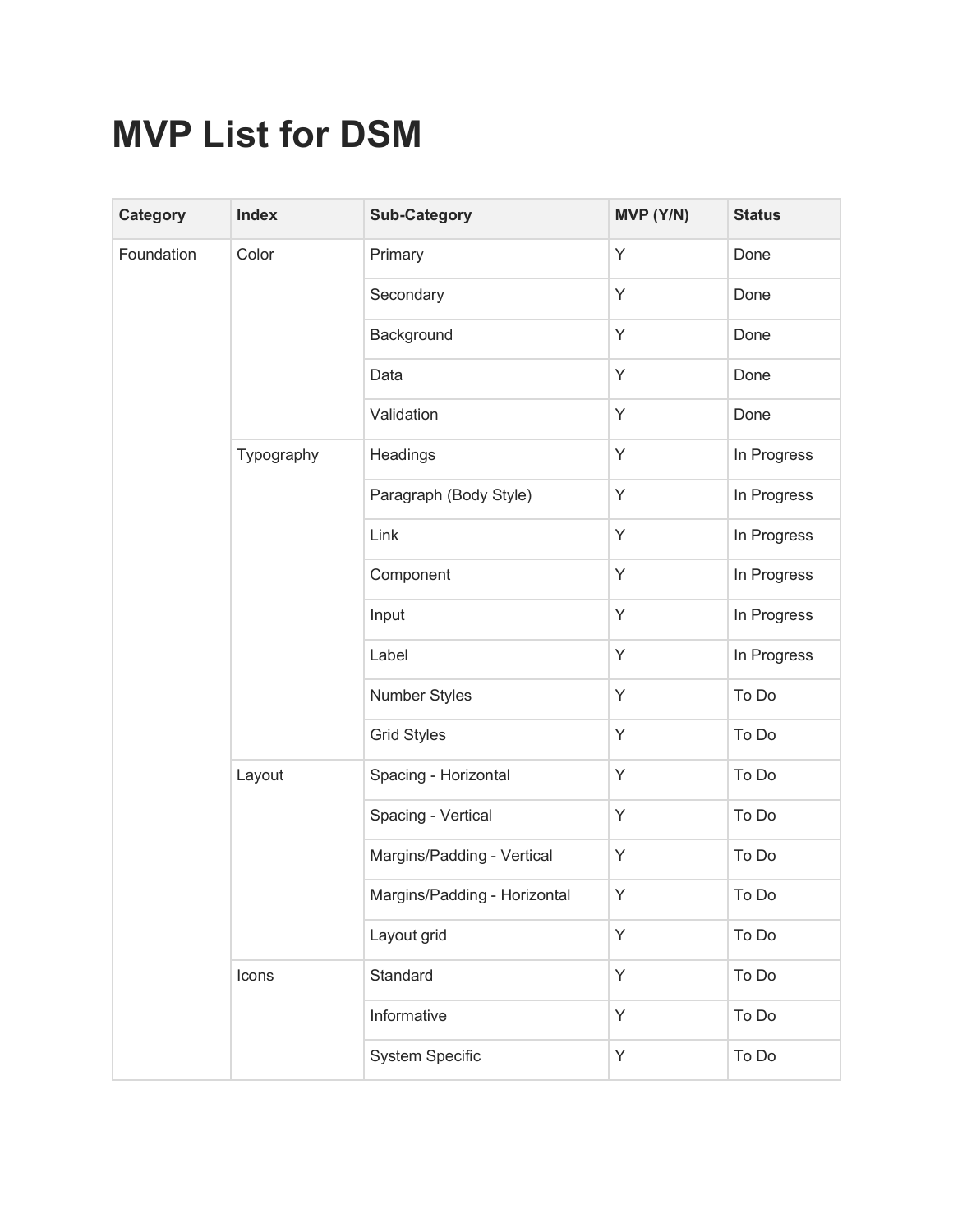|           |                        | Product                                               | Y         | To Do       |
|-----------|------------------------|-------------------------------------------------------|-----------|-------------|
|           |                        | <b>Blade</b>                                          | Y         | To Do       |
|           |                        | Logos                                                 | Y         | To Do       |
|           |                        | Data Library                                          | Y         | To Do       |
|           |                        | Loading Indicators                                    | Υ         |             |
| Component | <b>Buttons</b>         | Standard, primary, palette colors<br>(for QS buttons) | Y         |             |
|           | Dropdown               | Standard                                              | Y         |             |
|           |                        | Combobox                                              | Y         |             |
|           |                        | Multi-select                                          | Y         |             |
|           | Input                  | Text                                                  | Y         |             |
|           |                        | Numeric                                               | Y         |             |
|           | Tag                    |                                                       | Y         |             |
|           | Checkbox               |                                                       | Y         |             |
|           | Radio Button           |                                                       | Y         |             |
|           | Search                 |                                                       | Y         |             |
|           | Date/Time<br>selector  |                                                       | ${\sf N}$ | In Progress |
|           | Color picker           |                                                       | Y         |             |
|           | <b>Tab Strip</b>       |                                                       | ${\sf N}$ | In Progress |
|           | <b>Toggle Switches</b> |                                                       | Y         | Done        |
|           | <b>Text Area</b>       |                                                       | Y         | Done        |
|           | Toggle button<br>group | $\star$                                               | Y         | To Do       |
|           | Counters               | $\star$                                               | Y         | To Do       |
|           | Tooltip                |                                                       | Y         | Done        |